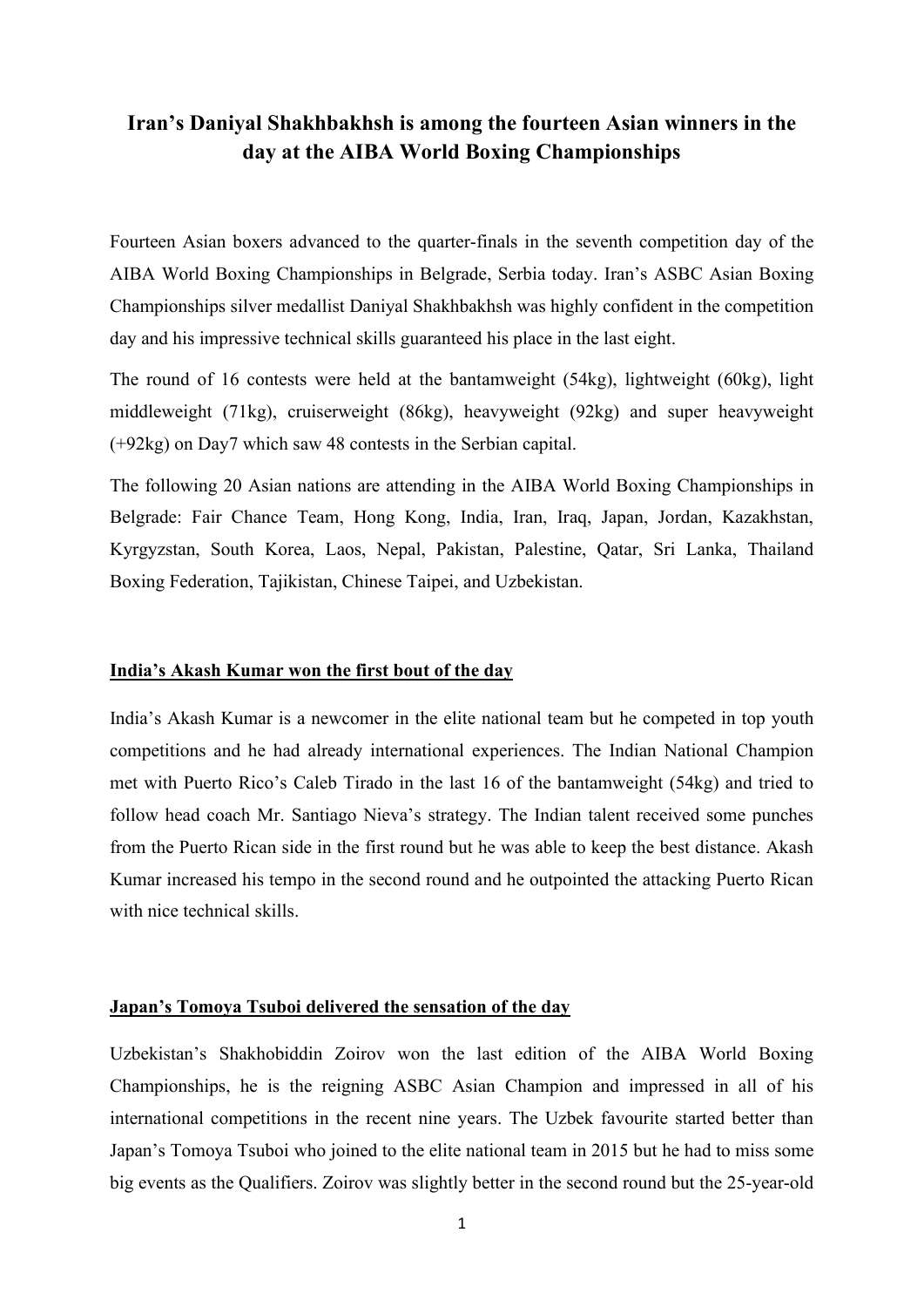Japanese had an outstanding last period and his stamina was enough to turn back their round of 16 battle in Belgrade.

#### **Kyrgyzstan's Sanzhai Seidakmatov eliminated a top Armenian on Day7**

Kyrgyzstan's Sanzhai Seidakmatov competed in the 2017 and 2018 editions of the ASBC Asian Youth Boxing Championships and used the recent three years to develop his technical and tactical skills. The 21-year-old bantamweight (54kg) talent won the Kyrgyz Elite National Championships at the very first time this September and his selection paid off in Belgrade. His coach Mr. Akyikat Abayev built a strong strategy against Armenia's strong Vahe Badalyan and Seidakmatov was able to follow that. The referee counted the Armenian during the bout which increased Seidakmatov's confidence and the Kyrgyz advanced to the last 8.

# **Kazakhstan's Makhmud Sabyrkhan advanced to the quarter-finals**

Kazakhstan has got a new head elite coach, Mr. Kairat Satzhanov who impressed with his youth and junior teams in the recent years. He knew Makhmud Sabyrkhan well from his junior age and worked with him in several years therefore the connection between the coach and the boxer is amazing. The two-time ASBC Asian Youth Champion Kazakh was highly confident in the first round against Scotland's Matthew McHale and took the lead on the scorecards. Sabyrkhan landed effective punches from several angles and despite of McHale's strong fighting spirit, he was able to win their bantamweight (54kg) bout.

## **India's Narender Berwal eliminated the Tajik veteran**

India's former AIBA Youth World Boxing Championships bronze medallist Narender Berwal needed nine years to be top squad member in their elite line-ups. The currently 27-year-old Indian had a strong game play against Tajikistan's 35-year-old veteran, Jakhon Qurbonov who competed in his first AIBA event still in 2005. The former Asian Games winner Tajik was not able to stop the Indian attacks in the first round and received punches from several ranges. The Indian decided their contest in the second round when after the standing count, the referee stopped their preliminary battle.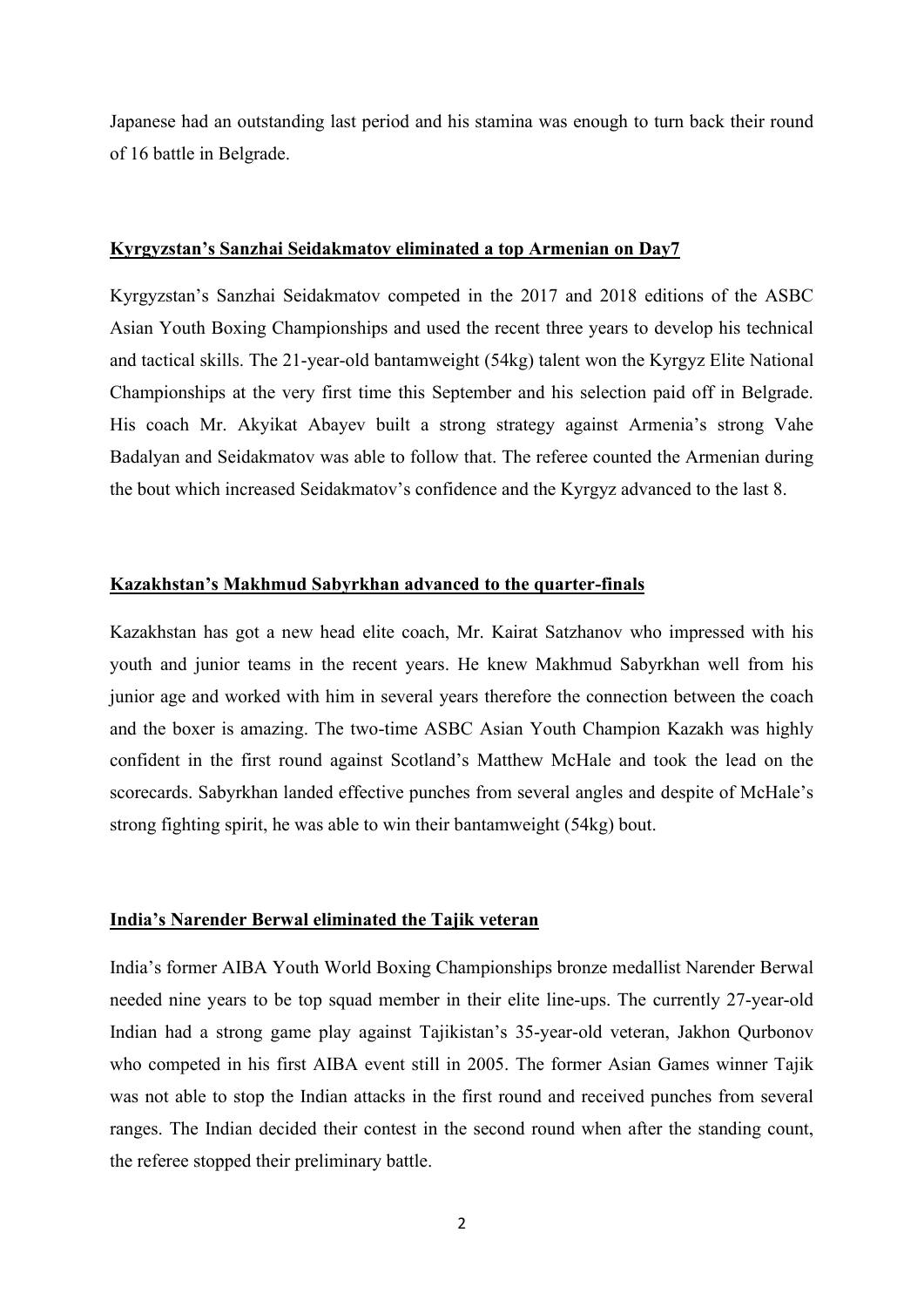# **Uzbekistan's Lazizbek Mullojonov eliminated his second rival in Belgrade**

Uzbekistan won the super heavyweight (+92kg) in the recent big championships but their star Bakhodir Jalolov received time to relax after his gold medals. He was replaced by Lazizbek Mullojonov who won the 2017 ASBC Asian Youth Boxing Championships and the 2021 CISM World Military Boxing Championships. The Uzbek was more experienced than England's new national team member, Delicious Orie and caught his opponent with quicker actions in the first round. Mullojonov has got strong athletic skills and his condition is impressive to keep the same level of boxing until the very end.

## **Uzbekistan's Abdumalik Khalakov can expect a strong fight in the quarter-finals**

Uzbekistan's AIBA Youth World Champion Abdumalik Khalakov had an easy opponent as first and he was the favourite once again in his second appearance in Belgrade. The 21-yearold Uzbek lightweight (60kg) boxer worked hard in the first round against Slovenia's Tadej Cernoga who reached his career highlight with two successes in an AIBA World Boxing Championships. The Slovenian gave in everything but Khalakov had the speed advantage and he knew more about boxing than Cernoga. The Slovenian injured in the final minute but he was able to box until the last gong which made a strong respect from the public.

## **Iran's Daniyal Shakhbakhsh is in the quarter-final**

The Iranian team performed well in the first seven competition days of the AIBA World Boxing Championships in Belgrade. Their ASBC Asian Boxing Championships silver medallist Daniyal Shakhbakhsh delivered one of his best ever performances against Kyrgyzstan's Munarbek Seyitbek Uulu in the round of 16 at the lightweight (60kg). He has amazing technical skills and he worked a lot on feet to catch his Kyrgyz opponent with counter-attacks. The Iranian amazed all of the fans in the venue and he remained his chance alive to win the medal in Belgrade.

## **Zeyad Eshaish turned back his round of 16 bout**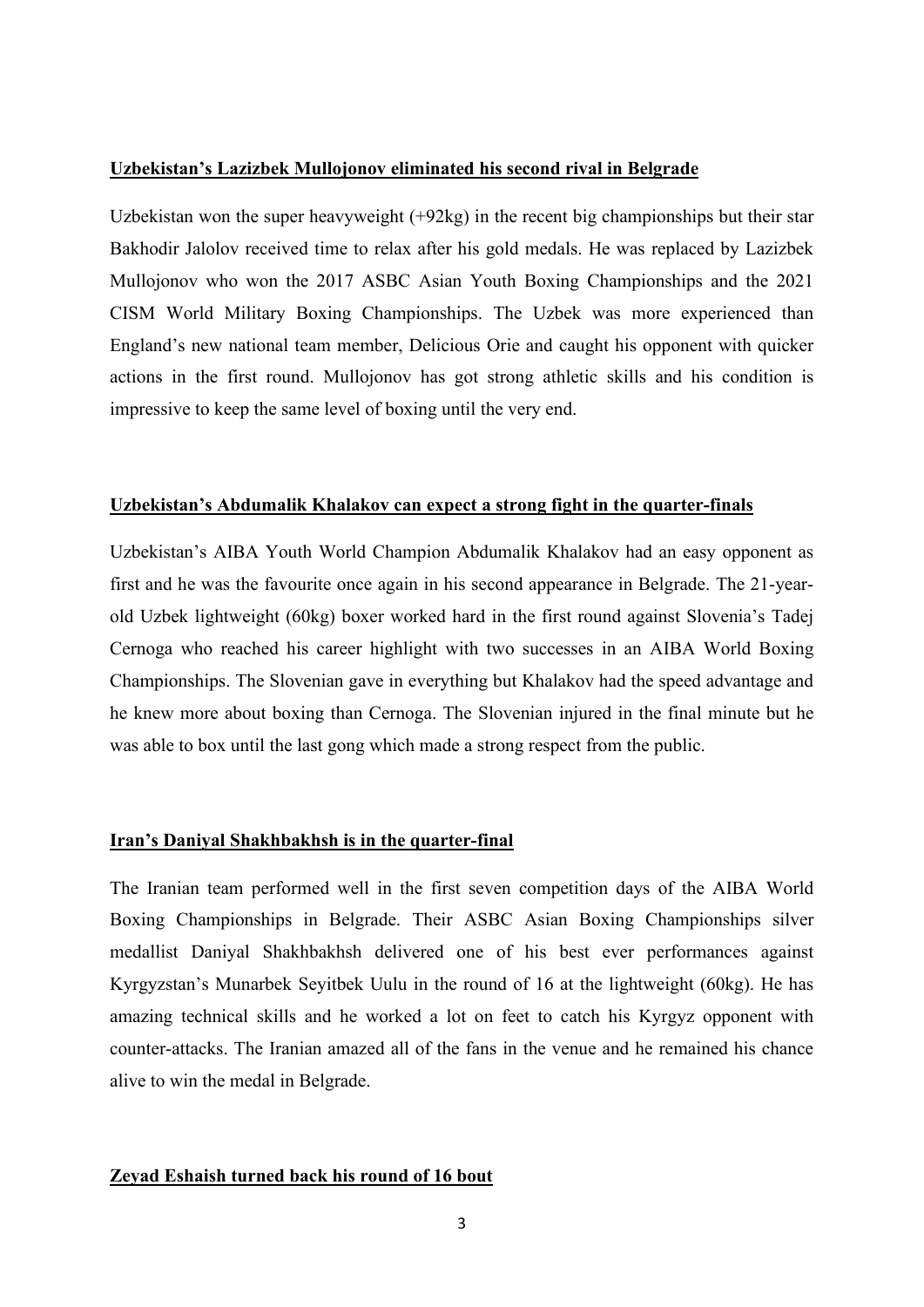Jordan's Asian Games bronze medallist Zeyad Eshaish is only 23 now but he has got already five years of elite international experiences. Jordan's No.1 moved up to the light middleweight (71kg) in the recent weeks and eliminated one of the gold medal contenders, Cuba's Roniel Iglesias in the previous part of the championships. Eshaish had a few difficulties in the first round against Norway's Don Emini in the first round but he was able to turn up the heat in the second. The referee counted the younger Norwegian three-times in their meeting therefore Eshaish secured his place in the last eight as in Yekaterinburg two years ago.

#### **Shymbergenov and Dev are in the last eight at the light middleweight**

Kazakhstan's Aslanbek Shymbergenov is in amazing form this year, he won the strong Governor Cup on April and defeated his next opponent with large margin of differences. The Asian Games silver medallist eliminated Uzbekistan's Hamburg 2017 AIBA World Champion Shakhram Giyasov in Belgrade and his power decided the contest against Germany's Magomed Schachidov. The next succeeded Asian boxer was Nishant Dev of India who had a hectic contest against Mexico's 19-year-old Marco Verde in the same light middleweight (71kg). Debutant Dev had enough advantage after six minutes of fight to win their tough contest in the seventh day of boxing.

## **Amazing Asian heavyweight battle in Belgrade**

Uzbekistan's Madiyar Saidrakhimov and Kazakhstan's Aibek Oralbay had to meet each other already in the last 16 of the heavyweight (92kg). Saidrakhimov replaced Sanjar Tursunov in the national team while Aibek Oralbay is also a new addition following Vasiliy Levit's era. The two top Asian boxers impressed in all of the three rounds in the last bout of the seventh competition day. Oralbay began better and the referee counted the Uzbek in the first round but Saidrakhimov returned to the bout with tough shots in the second. The Kazakh boxer was also counted while the decisive third round favoured Saidrakhimov who won their tough battle, the last in the competition day.